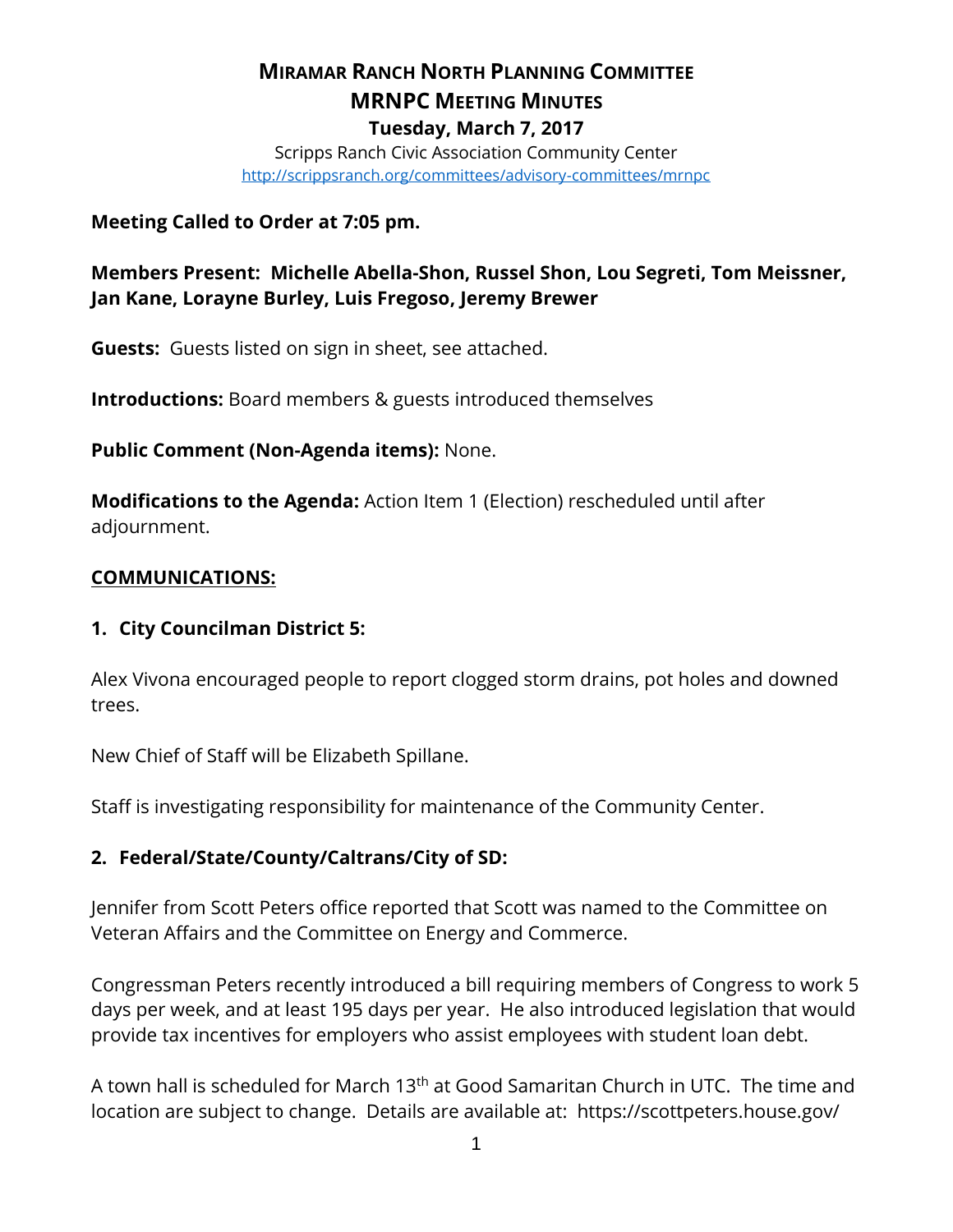Tony Kempton discussed the proposed regionalizing of planning groups (at CPC), and noted that the idea was generally not well received. The purported goals of regionalizing are to increase efficiency and attract people who will take the planning process seriously.

# **3. Scripps Ranch Planning Group:**

SRPG passed an amendment to the Rancho Encantada precise plan. SRPG and MRNPC are forming a joint subcommittee to address Action Item 4.

# **4. Scripps Ranch Civic Association:**

A serious dog bite incident was reported.

# **PRESENTATIONS/DISCUSSIONS/ACTION ITEMS:**

## **Information/Action Items:**

## **1. Vote on New Member Jeremy Brewer** –

Rescheduled until after adjournment.

# **2. MAD 2017 Report – Bill Crooks and Mike Rasmussen –**

Report from Mike Rasmussen was circulated via email.

The group discussed responsibility for fallen trees. MAD addresses trees within its jurisdiction. Otherwise, they are the responsibility of HOAs or the streets division of the City of San Diego.

# **3. SDUSD proposed Mixed-Use Development Report**

The public comment period for the Notice of Preparation (NOP) ended February 6, 2017. The next step is release of the draft EIR, which is expected by May 2017. At that time, MRNPC can schedule an Ad Hoc Subcommittee to review the draft EIR and submit a response.

# **4. Proposed Single Family Residential Dev Project at 11495 Cypress Canyon Rd. Joint subcommittee with SRPG - Developer failed to show up.**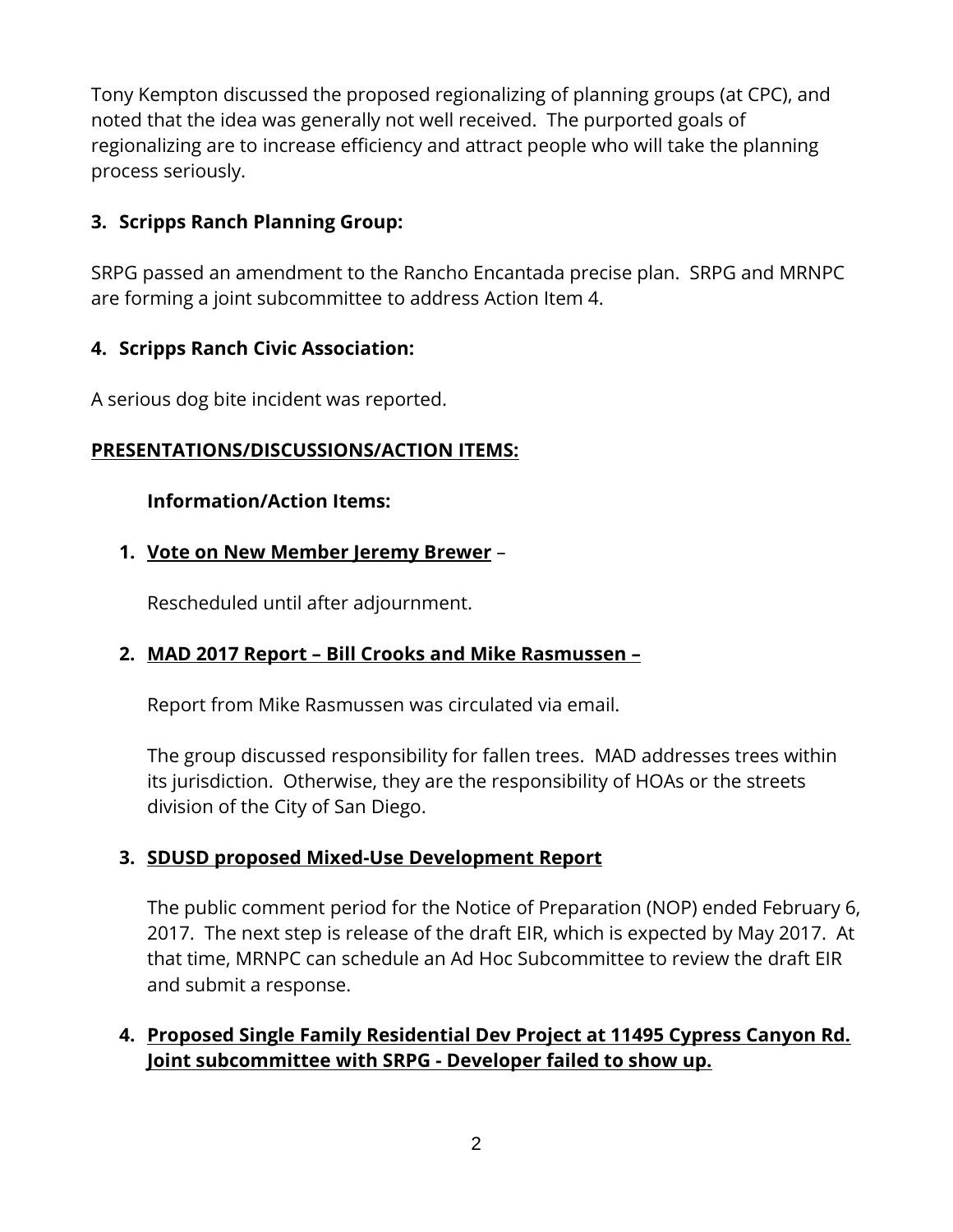Lorayne Burley, Jan Kane and Jeremy Brewer were appointed to a sub-committee that will review this project.

## **CONSENT AGENDA:**

Dec. 6, 2016 Minutes approved on consent.

# **COMMITTEE REPORTS:**

- **1. Chair's Report:** Last year's annual report is being drafted.
- **2. Community Planners Committee (CPC):** Lorayne reported that the Jan. 24<sup>th</sup> topics were: Mission Bay Dredging Project, North City Pure Water Project, Municipal Code Update Transportation & Storm Water Dept, Capital Improvement Project Prioritization Process, and CPC Meeting location change.

The Feb. 28 topic was Smart Growth & Land Use Work Plan. Many members expressed concern over the proposal to change the number of groups from 43 to 9.

# **3**. **MRN MAD:**

A resident requested that MAD remove trees. The request is under review.

**4. Public Facilities Financing Plan (PFFP):** MAD and PFFP are working to get certain expenses that were previously-approved by MRNPC (gazebo cover and related items) onto the City Council's agenda.

# **5. YMCA, Open Space, Parks & Recreation**: No update.

**6. Round Table:** Michelle reported a dangerous pedestrian crossing to Cal Trans (NB 15 and Mira Mesa Blvd. Westbound).

# **Meeting adjourned at 7:59pm.**

# **Election took place after adjournment.**

# **Meeting reconvened at 8:00 pm.**

Michelle Abella-Shon reported the election results: Jeremy Brewer was elected. Bill Crooks, Jane Kane, Tom Meissner, George Peccararro were re-elected.

# **Meeting Adjourned at 8:02 pm.**